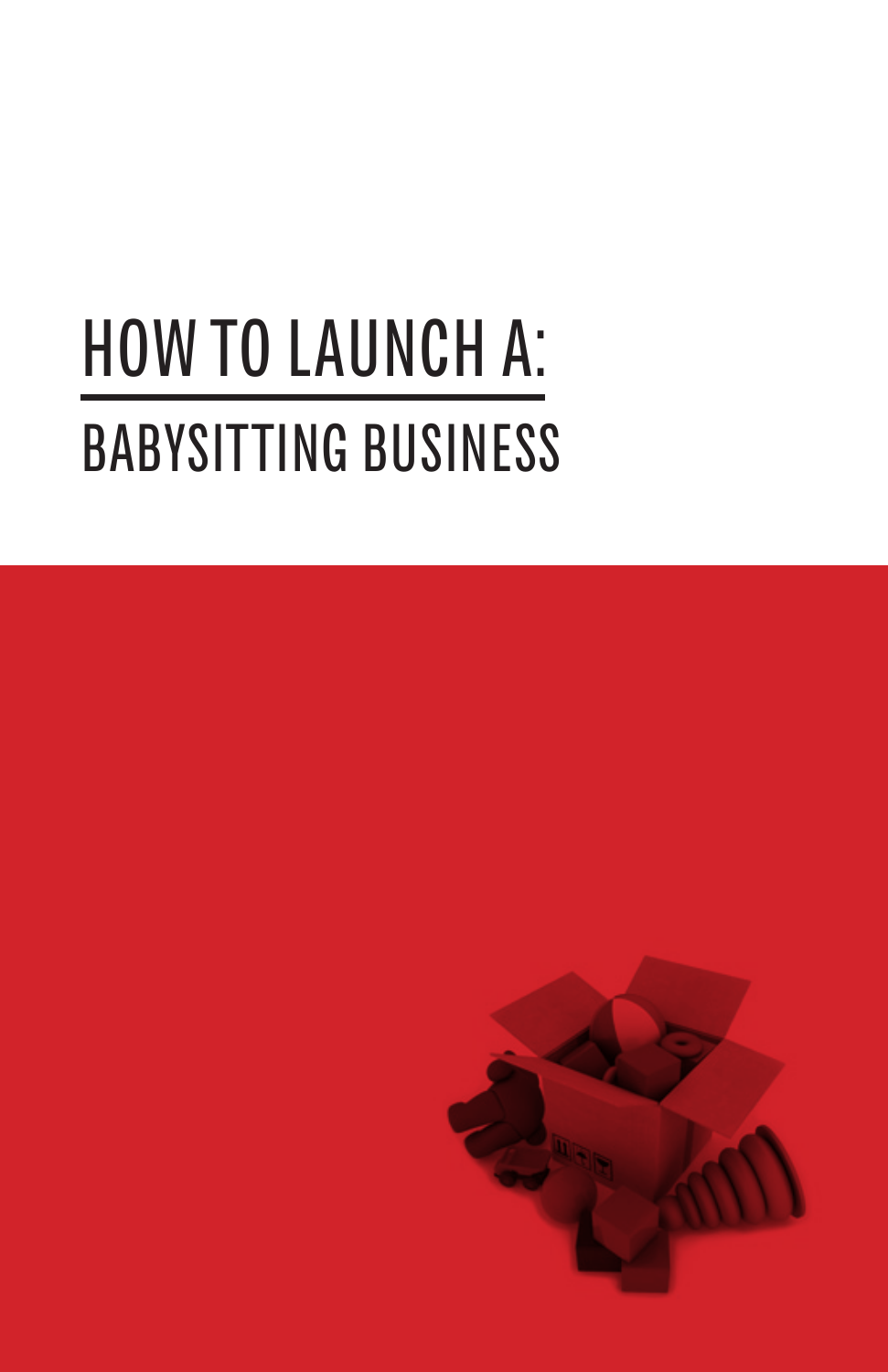### INTRODUCTION TO BABYSITTING

It cannot be overstated that babysitting carries with it the biggest responsibility you can take on as a young entrepreneur; the life (or lives) of someone else's children. It's a huge compliment that they're comfortable enough to place you in charge of the most important thing in their life for the few hours they're away and it's a responsibility not to be taken lightly. There are great upsides to babysitting and considerable challenges as well. All and all, if you're comfortable with the demands of babysitting, you naturally have the personality for the work and you're willing to take the necessary preparations to get certified and registered, babysitting can be less of a job and more of an opportunity to develop long lasting relationships all the while making some great money along the way with relatively flexible hours.

This guide is designed to introduce you to the basic considerations of launching a babysitting business. We'll discuss the upside, the challenges, what babysitting is not, certifications and registrations as well as marketing efforts, interviewing families and operating your business. This guide will not discuss specifics on Child Care, CPR or First Aid. These are subjects that demand in professional, in-person education and interaction and can be obtained through the various certification programs available through the Red Cross which will be touched on in greater detail.

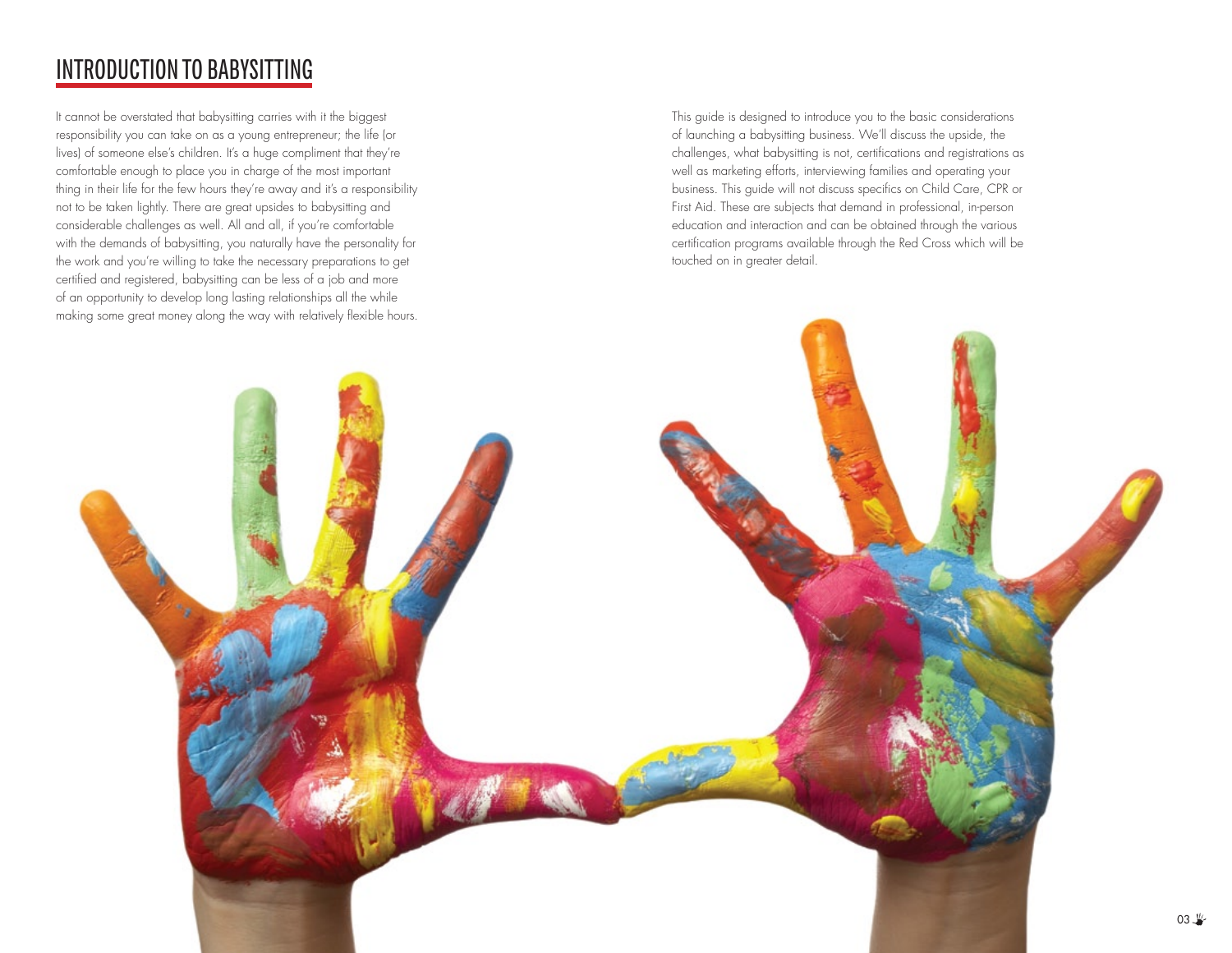### CONSIDERATIONS

Babysitting has some pretty apparent upsides. For one, it's the type of work that works around your schedule. Typically you'll find the highest demand is on weekend nights although even throughout the week there's plenty of work to be had. If you prefer not to work too late on the weeknights you may consider a shorter but more frequent mid-afternoon schedule between when you and the children get out of school until when their parents get home. Once you're familiar with the routine, babysitting can be a fairly straight forward job as well; there's a natural progression from one activity to the next that the kids are accustomed to – you just need to be prepared for unexpected situations which may present themselves. Babysitting may provide you some time to work on homework or other personal projects but only when the job at hand presents an appropriate window of time – say if the kids have gone to bed or are watching TV. It's important to note however that any personal activities must always come second to the needs of the children you're babysitting – that's why you're getting paid.

### Beyond a flexi ble schedule,  $\mathcal{D}(\mathcal{D})$  and  $\mathcal{D}(\mathcal{D})$  and  $\mathcal{D}(\mathcal{D})$  and  $\mathcal{D}(\mathcal{D})$  and  $\mathcal{D}(\mathcal{D})$ a bysitting can be deeply rewarding on many other levels.

If you're even considering this as a potential job, the chances are good that you naturally gravitate toward being around children. If spending time with kids is already something you enjoy, babysitting becomes less of a job and more of a way to help kids develop and watch them grow up. Not only will you forge lasting relationships with the children but also with the parents and these are oftentimes worth more than their weight in gold.

Speaking of gold, one of the most obvious benefits to babysitting is the money you can make. Still, it can't be overstated that with great money comes great responsibility. There's a reason that not everyone is a babysitter and there's a reason that good babysitters are in high demand. And, there are things you can do to distinguish yourself as a good babysitter that will both justify higher hourly rates and increase your overall demand. More on that later.

First, let's look at the other side of babysitting; the challenges, what babysitting is not, and further considerations. Picture a crying two year old throwing a tantrum. How will you react? What if the child you're watching closes the front door on her finger. Will you know what to do? There are millions of situations that may present themselves and you as the babysitter must be prepared, willing and able to react accordingly. Not every challenging situation will involve tears or blood, even getting kids to eat their dinner, do their homework, brush their teeth and go to bed can be huge accomplishments demanding all your time and energy. Your aim however is to get through each of these hurdles as naturally and easily as possible. The more in tune with a routine the children are, the easier it will be to move through the night.

#### **What babysitting is not**

There are several things that babysitting is not. Babysitting is a profession in which someone is putting you in charge and leaving you responsible for their children's wellbeing and safety; that is your focus – nothing else. A babysitter is not the TV. A babysitter is not a video game. Babysitting is not your designated time to talk on the phone, do your homework or otherwise spend the time doing what you want to do. The schedule may allow for personal time but again, it's always second to the needs of the children.

### **Further Considerations**

When getting started it's important to evaluate your initial comfort levels; how many kids can you realistically babysit at once? What hours are reasonable to work? Are you prepared to sacrifice nights and weekends to spend babysitting? Once you're comfortable with the realities of what it means to be a babysitter, it's worth making sure that you have the right personality for the job. Do you naturally enjoy spending time with children? Are you mature, punctual and trustworthy? Most importantly, do you keep safety at the forefront of your mind? Check, check and check? Then you may very well be on your way to very rewarding new profession as a babysitter!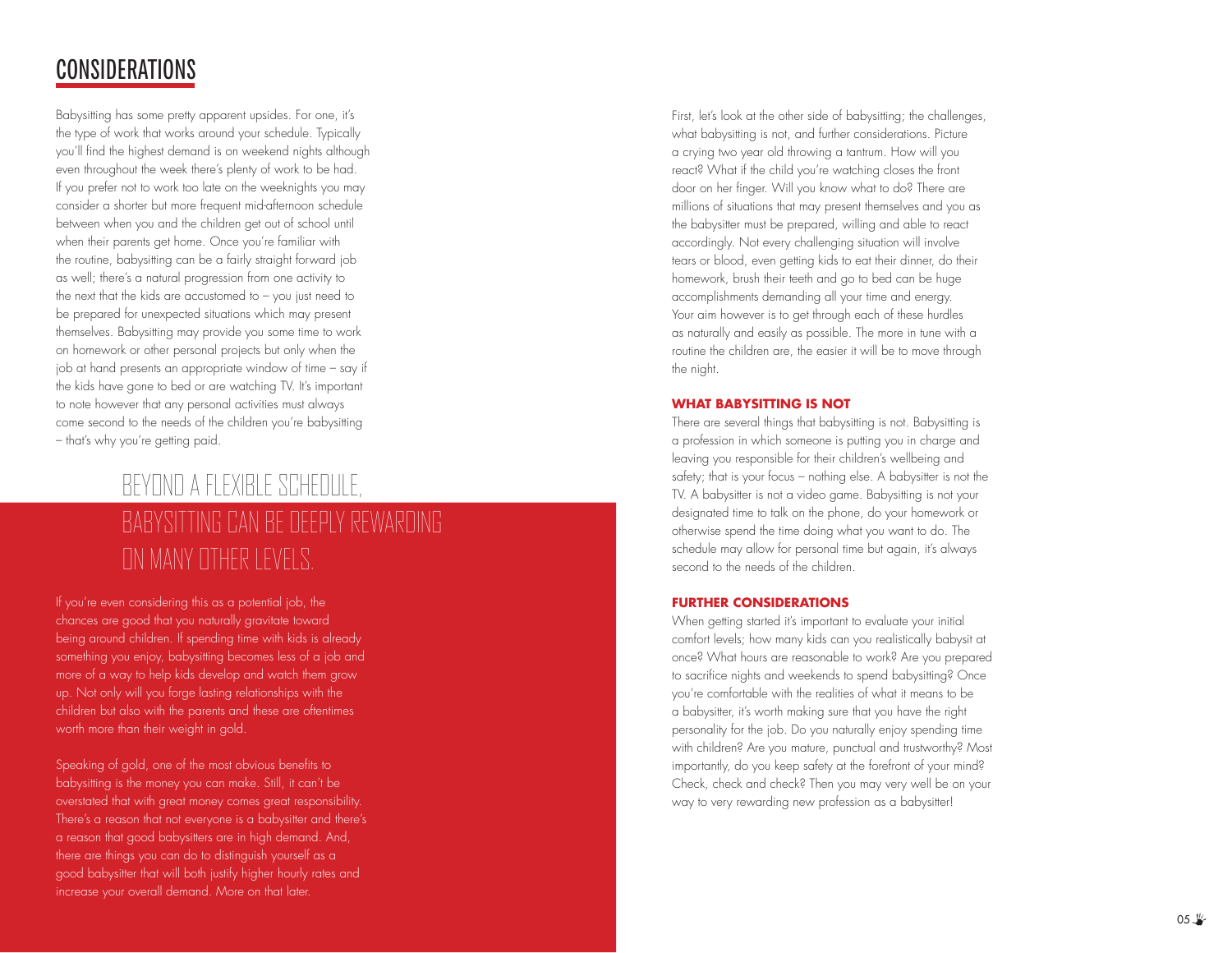

## Preparation and Certification

As mentioned above there are things that you need to do before putting yourself out as a babysitter. These include getting certified in CPR, taking a babysitting course through your local Red Cross, YWCA or YMCA or local Boys and Girls Club and registering with various websites such as care.com, safesitter.org or sittercity.com. These online registrations will further help with your market presence and support your professional image.

The Red Cross offers many courses which will add knowledge and value to your professional services. From Babysitting Basics to Pediatric CPR/AED, Child Care – Preventative Health and Safety, Babysitter's Training and Pediatric First Aid/CPR and even Cat and Dog First Aid, the more courses you take the better prepared you'll be. The two courses that you can't do without however are as follows:

### **Babysitting Basics**

This class and certification is available through the Red Cross online or onsite for \$25 and takes about 4 hours to complete. The course covers the business of babysitting, safety measures, how to play with kids of all ages, caring for kids and what to do in emergencies while giving you access to further resources including step-by-step instructions for skills such as spoon-feeding, templates for resumes and business cards and forms to aid parent interviews.

### **Babysitter's Training and Pediatric First Aid/CPR**

This is a combined course that teaches the knowledge and skills necessary to safely and responsibly give care for children and infants. The course helps to develop leadership skills, business practices the basics of child care and most importantly how to keep yourself and the children safe. This course takes two days to complete, costs \$140 and is only available at a Red Cross location.

> As an internationally recognized organization, a Red Cross certificate is imperative and goes a long way to making you a better and more marketable babysitter.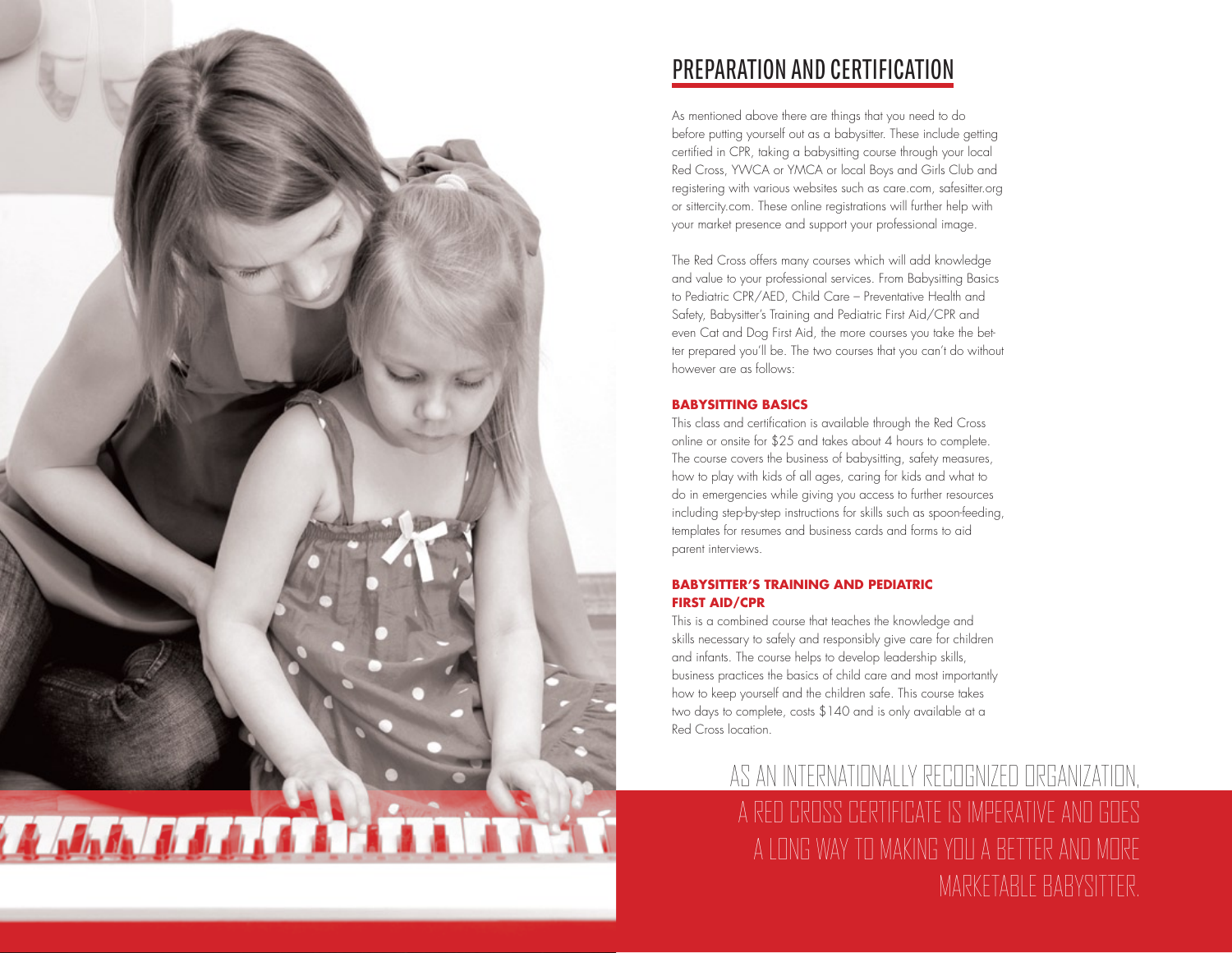

Once you've established that babysitting is for you and you've completed the necessary Red Cross certifications and online registrations it's time to evaluate what kind of babysitting you'd like to do. Do you want to focus on infants and toddlers or work more with kids who are at least potty trained. Or would you prefer to work with kids who are going to school, who can read and write? The more specific of a market you can target, the more of an expert you will become and the more you will be able to charge. Or you can be a jack-of-all-grades and open your services to anyone who needs them… as long as you're comfortable with any and all ages. WINNING THE BI<br>
Once you've established t<br>
completed the necessary if<br>
registrations it's time to eve<br>
do. Do you want to focus<br>
kids who are going to sch<br>
specific of a market you c<br>
become and the more you<br>
jack-of-all-g

### **The Interview:**

Now that you've found the market that's right for you, you're ready to begin interviewing families. Oftentimes you'll get started with friends or family but eventually, if you want to expand your business, you'll need to be prepared to work with referrals and people you may not have met before.When this time comes it's important to ask the right questions and make sure that they're as right for you as you are for them. Think of

#### **Red Flags:**

When interviewing a new family you want to keep your eye out for red flags. When meeting the children, notice if they're particularly aggressive or badly behaved. Ask what duties you're expected to perform – if the client is asking you to be a house keeper, a dog walker and a cook in addition to being a babysitter, that's a red flag. Make sure there are established rules and some sort of overall organization; that the kids have an expected routine – a roadmap for you to follow. If the house is extremely messy, the parents are vague or unclear as to what their expectations are or anything else generally makes you uncomfortable in any way than this is probably not the family for you. Be prepared to thank them for their time and walk away. Remember, you're the professional. You've spent the time and energy to get certified and registered. You're very valuable and that's not to be taken for granted by any client.

There are many variables that go into how much you should charge as a babysitter. Generally though, the more experienced, educated and certified you are, the more active you are required to be with the children and the more children there are to be watched, the more you will be able to charge. It will also depend on where you live; big expensive cities demand higher rates than if you live in the suburbs or in the country. If you will be transporting kids from one activity to another or if you're expected to cook or prepare meals you can charge more as well. Care.com has a babysitter calculator that you should familiarize yourself with not only to make sure that you're earning what you're worth but also because that's what many parents use as a pay scale guideline. HOW MUCH TO CHARGE<br>There are many variables that go into how much you<br>should charge as a babysitter. Generally though, the more<br>experienced, educated and certified you are, the more a<br>you are required to be with the childr

It's safe to say that you should expect to start between \$10-\$12 an hour and move up from there. With each Red Cross certificate it's fair to ask for additional wages and for each year of experience it's reasonable to charge more accordingly. For each additional child you may add \$2-\$5 per hour and if you're cooking up a storm, charge an extra fee for dinner. At the end of the day your rate will be negotiated between you and the client, just keep in mind that the more service you can provide, the more education you have and the more experience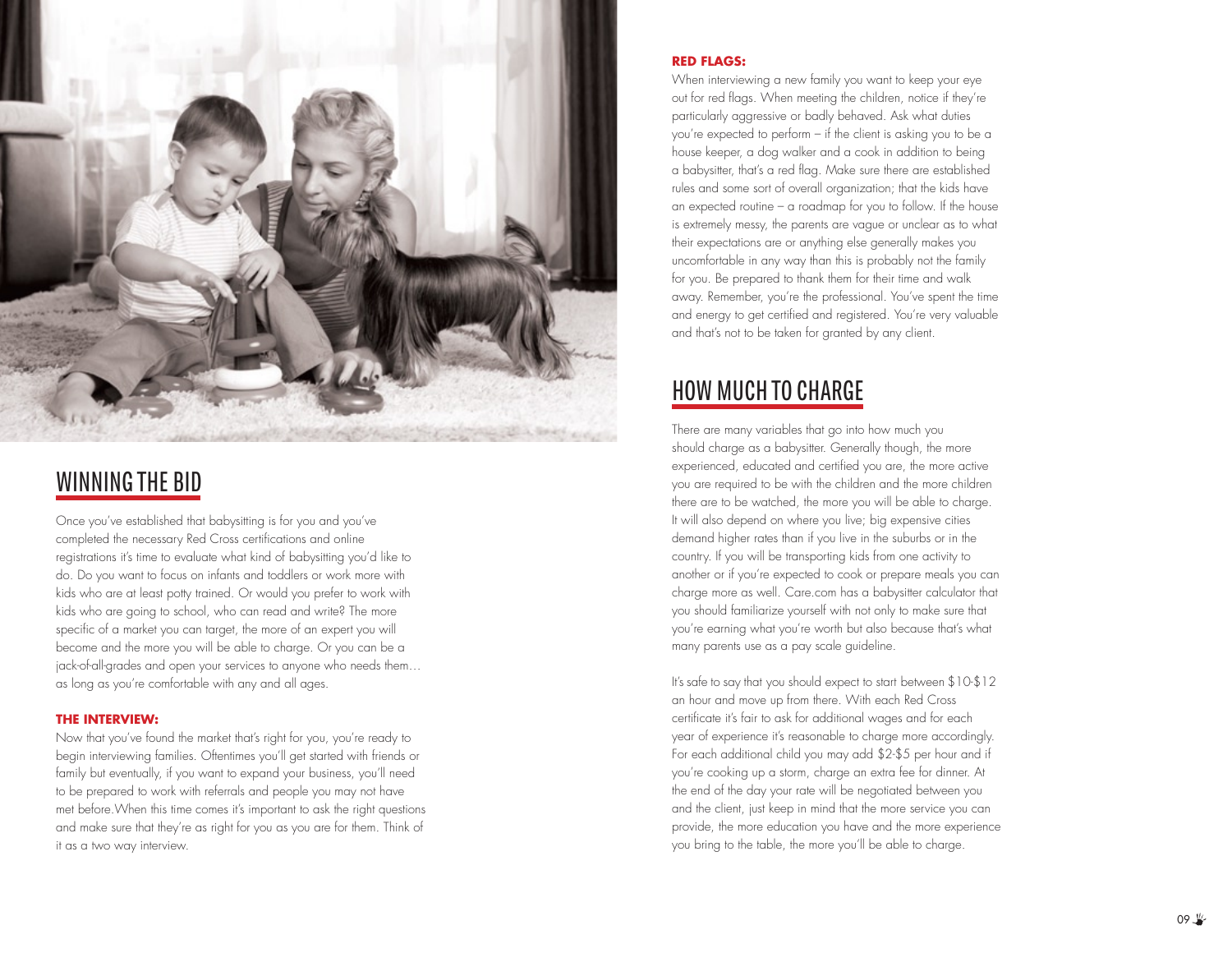### Food and Health Knowledge

As previously mentioned the more you can bring to the table, the more you will be able to charge. In this case, if you literally can bring food to the table, you're bringing that much more value to the client and in turn can charge accordingly. You don't need to be a top chef, but learning the basics can go a long way to separating you from your competition. If you enjoy cooking, all the better! Pick up a few cook books; learn the basic techniques and how to properly use knives and other cooking equipment. Also, try to bring a health-conscious approach to what you're feeding the kids. The parents will appreciate the effort.

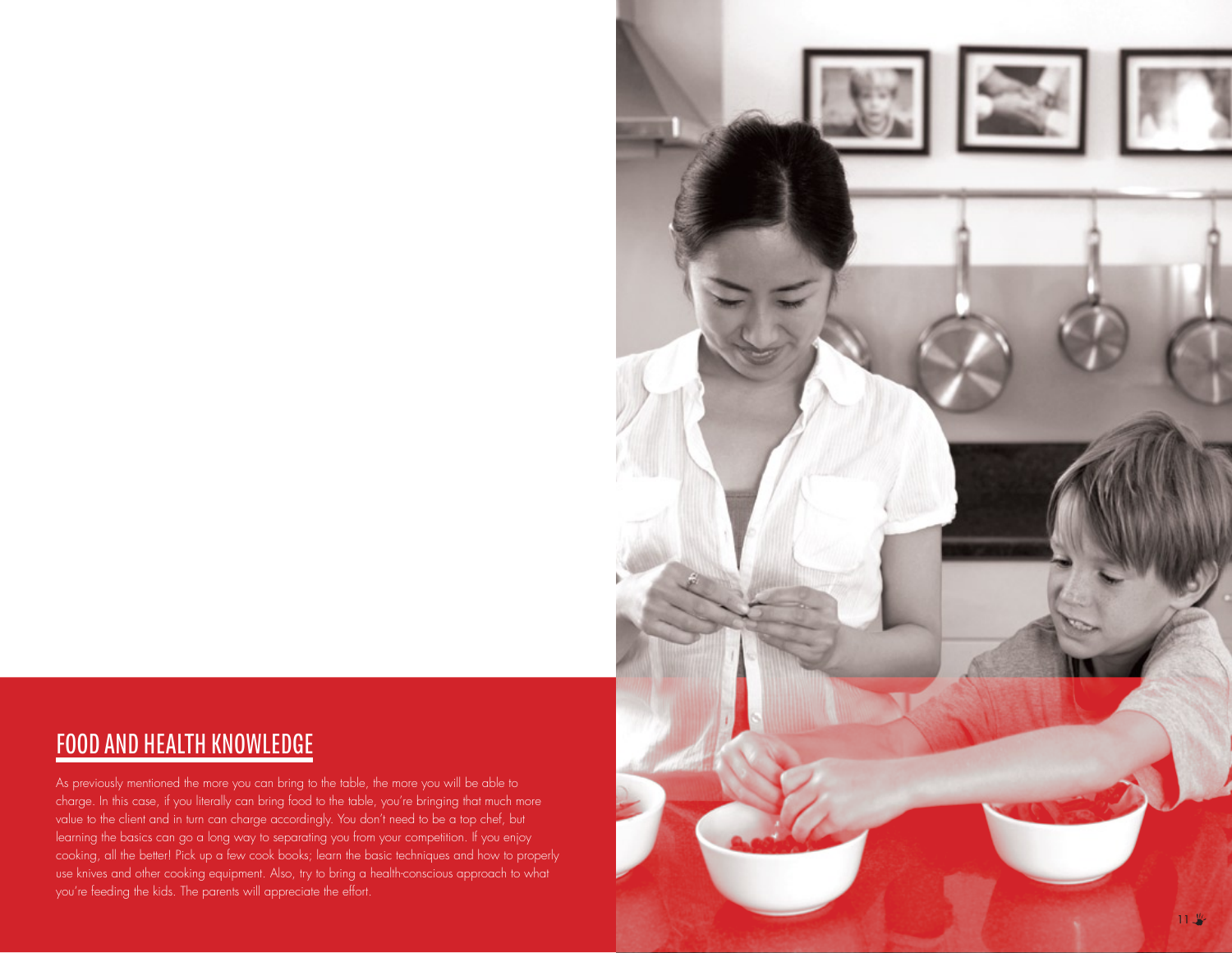

# HOW TO FIND CLIENTS

Now that you've established your going rate, it's time to find clients. The registration websites are a great place to establish a profile and a presence. If you're feeling so inclined you might consider setting up a website to highlight you experience, education, certifications and testimonials. There are plenty of resources to put together a quick and effective website to direct prospects to. Having a business website will also give you a more professional and established appearance.

From there, it's best to start with the lowest hanging fruit; family and friends. Make sure that everyone you know knows that you're a professional babysitter. Use social media outlets to connect with people you know who have kids and who may be in the market for a babysitter. Use all these resources to network – ask your friends and family if they know anyone who might need your

services from time to time and do the same on Facebook. Establish yourself as the go-to, authority on anything and everything babysitting.

If this doesn't drive the business you're hoping for, consider making flyers and business cards to distribute at local churches, preschools and day-care centers. Talk with teachers and principals at nearby elementary schools to let them know that you're a local resource should they know of anyone in the market for a babysitter. Find out when the local PTA meetings are being held and show up with business cards in hand. It won't take long for you to fill up your schedule employing these techniques. But now that you have interested clients, how do you know who are the right clients for you?